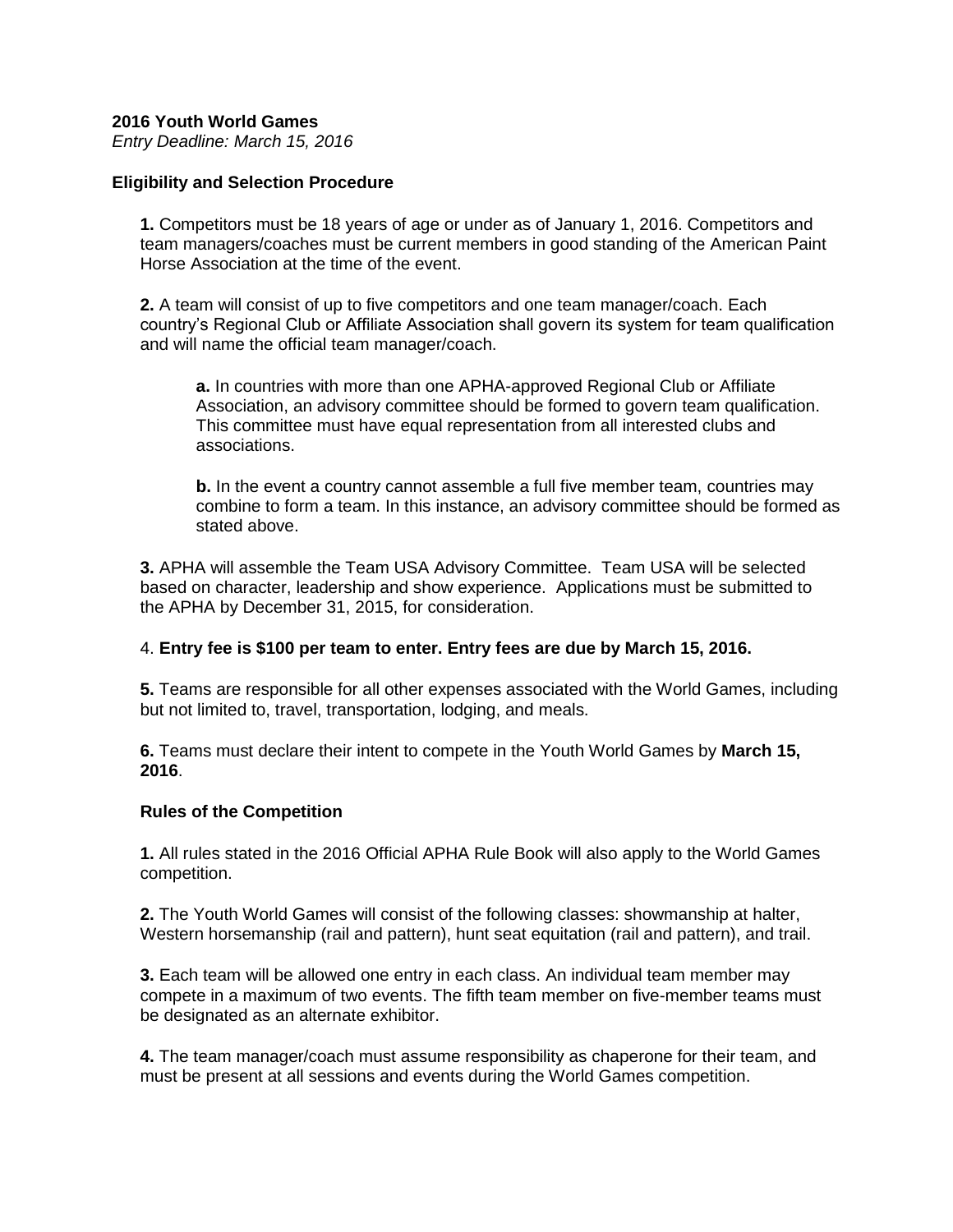**5.** Competitors will randomly draw their horses for the competition. They will be allowed to visit with the horse's owners, watch the horse being worked, and ask for any advice on the horse drawn. Competitors will be given a 30-40 minute warm-up on their selected horse before the class in which they will compete.

**a.** Contact with the drawn horses outside of those parameters, including but not limited to, grooming, tacking, longeing, schooling, and riding is prohibited apart from the allotted 30-40 minute warm-up given. This includes team members, team managers/coaches, parents or other individuals associated with the team. If any exhibitor, coach, manager, or individual associated with the team is found to have been in violation of this rule, it will result in disqualification of the entire team from the World Games competition.

**6.** No team manager/coach/professional trainer, or other adult associated with the team may ride or school the horse during the warm-up or competition. However, if the horse owner wishes to address an issue with their horse, they will be allowed to do so.

### **Horse Selection & Tack**

**1.** Horses will be grouped according to ability in the Youth World Game events and will be drawn at random by the teams during the draw party. These groups of horses will be assembled by the World Games Oversight Committee to ensure each team is provided with horses of similar caliber.

**2.** In circumstances where a horse becomes lame or is unable to be used, another horse may be substituted for the team. The World Games Oversight Committee will have the final decision in horse substitutions. A judge is the only person who can request a re-ride.

**3.** All tack and equipment will be provided with the assigned horse. Although not required, teams may provide a show saddle pad/blanket for use on the horse. The horse's owner or agent must approve the saddle pad/blanket as suitable for use.

**4.** In circumstances where tack is deemed unsuitable (seat size, stirrup length, etc.) for an exhibitor, the World Games Oversight Committee will have the final decision in tack substitutions.

**5**. Competitors may not exhibit a horse he or she has previously ridden, exhibited or schooled outside of the World Show competition.

**6.** Spurs must be approved by the horse's owner or agent and the World Games Oversight Committee prior to use.

### **Attire**

**1.** Competitors must be appropriately attired for World Games competition according to the rules outlined in the 2016 Official APHA Rule Book.